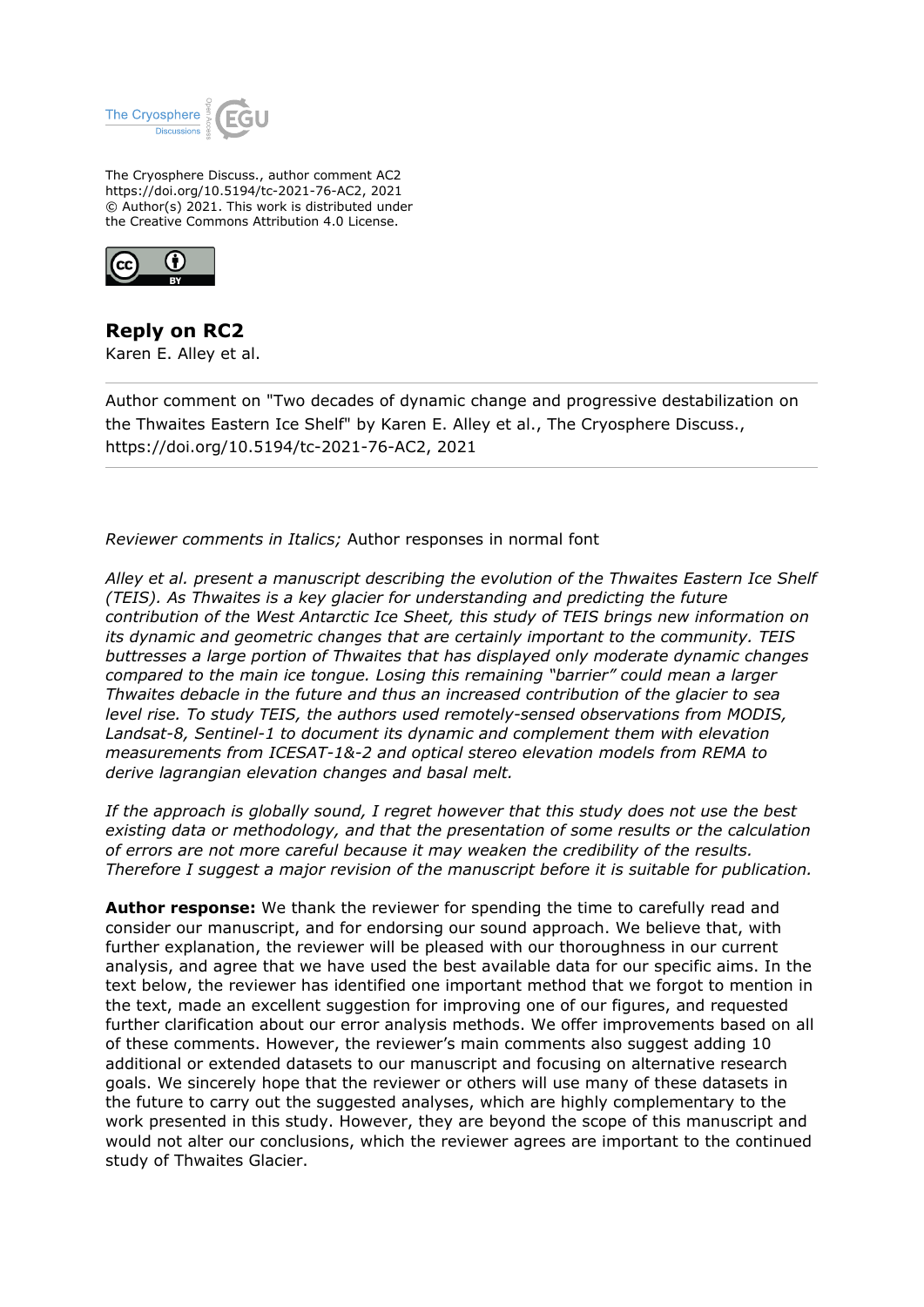#### *Reviewer comment:*

#### *Speed observations:*

*While their results are interesting in documenting the progressive weakening of the floating ice shelf, I believe that the existing observations to analyze the TEIS dynamic evolution are underutilized. A large part of the analysis is based on the use of MODIS with a quite low spatial resolution. These data are used to calculate velocity changes, strain rate evolution but also to calculate elevation changes and submarine melt with a Lagrangian approach. However, one may wonder about the robustness of these calculations in view of the large errors associated with these measurements. With an error of several hundred meters per year for an ice shelf flowing at less than 1 km/year, the error on the flow direction is quite large (several tens of degrees). We can therefore question the validity of the measurements with the Lagrangian approach, as well as the calculations of strain rates. Even with filtering and large spatial smoothing, it is clear that the MODIS results form unrealistic patches where the flow direction and amplitude do not seem very homogeneous as it is visible in Figure 9 top-left. This is also visible in Figure 6 where the combined registration seems to bring many biases (especially in 2018) that are not present in the Sentinel-1 record alone. If the MODIS observations were the only ones available to document the velocities in the years 2000 to 2010, I would not see too many problems to use them as they would be the only existing source of information. But, as far as I know, there are many other instruments that allow measurements during this period (even if, of course, this would not match the amount of observations obtained during the last years with the Sentinels and Landsat). Thus the authors could have used higher resolution data from ENVISAT/ASAR, ALOS/PALSAR, RADARSAT, Landsat-7 (between 1999 and 2003) or even ASTER which are publicly available. Some of the speed measurements using these instruments are already available at NSIDC if I am not mistaken and should therefore be considered.*

**Author response:** We explored the datasets suggested here during the initial preparation of our manuscript, and unfortunately they do not provide the coverage or accuracy that the reviewer is hoping for here. Data from ENVISAT/ASAR, ALOS/PALSAR, and RADARSAT, along with several other sensors, are incorporated into the MEaSUREs velocity data that are distributed through NSIDC. Annual velocity grids are available starting in 2005, five years after the beginning of our analysis. Our understanding of the controls on Thwaites Eastern Ice Shelf (TEIS) flow depend crucially on the time period between 2000 and 2005, when the influence of the Thwaites Western Ice Tongue (TWIT) evolved very rapidly. Without data from that time period, we would be missing significant evidence for our conclusions, and these data are provided primarily by MODIS. Furthermore, the annual grids that are available from MEaSUREs lack the spatial resolution and coverage provided by the MODIS data. Annual MEaSUREs grids are provided at 1-km resolution, while our analysis is at 500-m resolution, and several of the grids have significant missing data in the central TEIS. While these data could be processed at a higher resolution, the required work would be appropriate for a separate project, and reprocessing would regardless not solve the coverage issue in either space or time. Ultimately, the available InSAR data would not improve the data needed for our conclusions, and the inclusion of available products would decrease our spatial resolution, which is important for accurate Lagrangian analyses later in the paper.

The reviewer also suggested using Landsat-7 between 1999 and 2003 and ASTER. We have already included all available Landsat-7 data in our analysis, including from that time period, as it is included in the ITS LIVE data cited in the text. We will make sure to clarify in the text that this is already included. We worked extensively with ASTER during our data preparation, and unfortunately found that it was not suitable for the analysis. There are relatively few images of this area available from ASTER, and many of the ones that are available suffer from cloud cover. During the 13-year period between 2001 and 2013,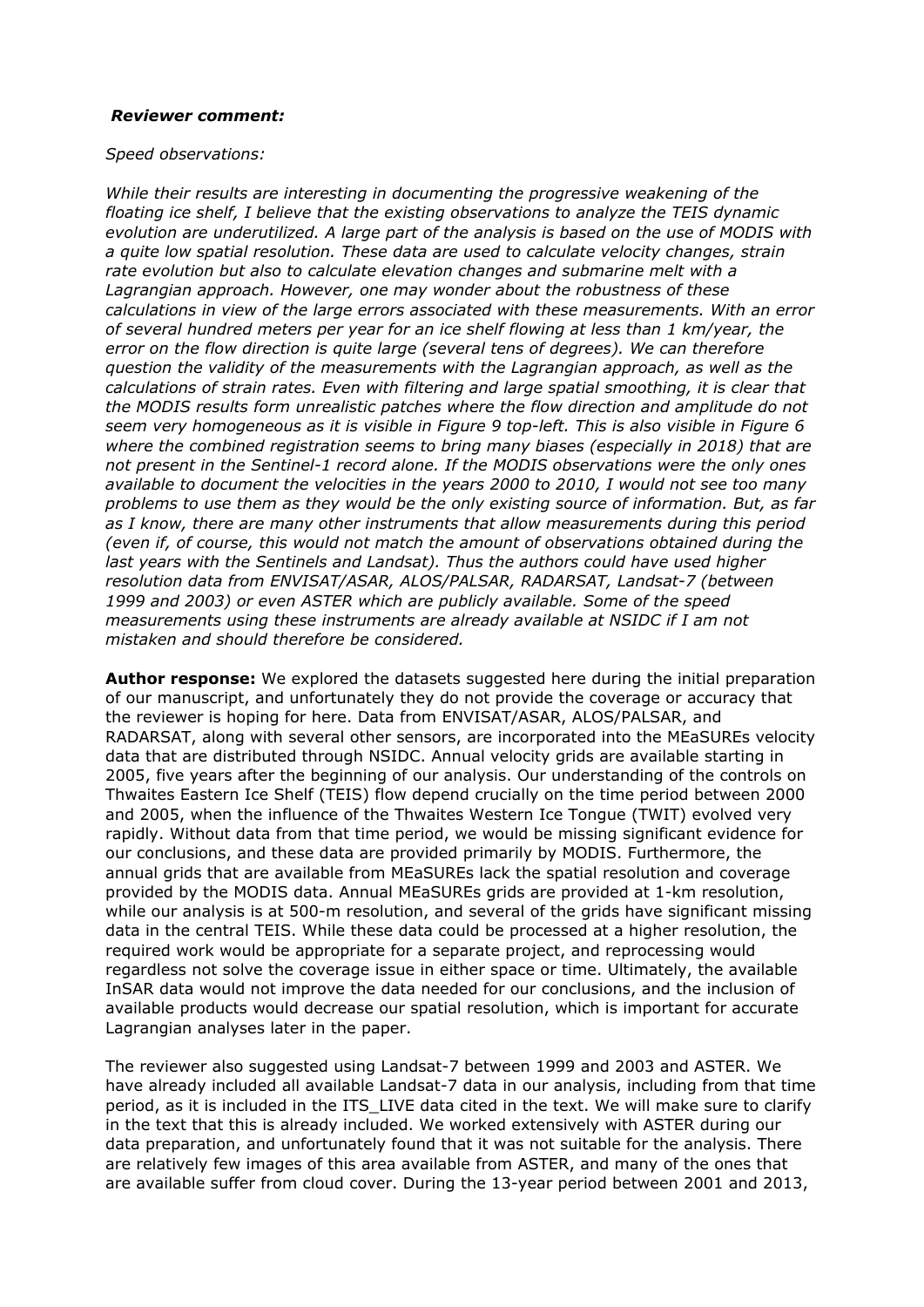when Landsat-8 data are unavailable, three seasons lack any cloud-free imagery of the TEIS at all, and four more have a single day of data with incomplete coverage of the ice shelf, severely limiting the potential for successful velocity correlations. In addition, many mid-shelf correlations from ASTER imagery are unsuccessful. We will note this in the methods section of our manuscript.

Aside from the lack of availability from other datasets, we find that the MODIS data are sufficiently accurate for our analysis. The error figure that the reviewer cites of "several hundred meters per year" and "several tens of degrees" could be reasonable for a single correlation, but it overestimates the error for the averaged grids we have provided; as shown in figure 2, error bars are at maximum approximately +/-100 m/year, typically under 10% of the flow speed, or  $+/-10^{\circ}$  (these error bars are considerably smaller later in the record, when Landsat-8 data are available). We will revise the text to make the true error ranges in our stacked velocity grids clearer. Furthermore, the velocity changes that we discuss in the conclusions that are important in understanding the overall ice-flow history on the TEIS are well outside the error bars, giving us confidence in the conclusions.

Overall, we believe that we have used all available velocity datasets that add value to this analysis, and that the data that are available are sufficient for the conclusions we have drawn.

*Reviewer comment: Concerning the Sentinel-1 processing, it seems that the tidal signal is not corrected while this signal strongly affects the range component of the Sentinel-1 at 6 and 12-day repeat cycles. This problem is probably mitigated by the fact that the data are averaged by quarters. Nevertheless, this may lead to additional errors that are currently not taken into account and therefore should be at least discussed to evaluate the impact it has on the data.*

**Author response:** Thank you for catching our omission - we have corrected for tides using CATS 2008 in the Sentinel-1 processing, we just forgot to note this correction in the text. We will update the text to reflect this.

*Reviewer comment: Elevation data and basal melt rate:*

 *Regarding the elevation data, the authors use the REMA as a reference to compute lagrangian elevation changes compared to IceSAT (2002-2009) and IceSAT-2 (2018-present). REMA is vertically referenced to CryoSAT-2 elevation. Why not use directly the CryoSAT-2 observations ? If this is due to possible error due to penetration in Ku-Band in firn and/or snow, then the same concern could be raised for the calibration of REMA.* 

**Author response:** Many other authors (e.g. Smith et al. 2020) have carried out Eulerian analyses of ice-thickness change and basal melt on Antarctic ice shelves, including the TEIS. These analyses are well-suited to large-area averages, as effects of ice-thickness advection largely cancel out. However, we wanted to examine spatial variability in icethickness change and basal melt at a higher resolution than has been necessary for many past analyses, which requires a Lagrangian approach. Because Lagrangian approaches require migration of measurements from the measurement epoch to a reference grid, we either need to use a full-coverage DEM or to interpolate between points from an altimeter. As the REMA mosaic shows, the topography of the TEIS is complex and varies on spatial scales smaller than can be captured by interpolating between CryoSat-2 point measurements. It is therefore better to use the altimetry data to reference a full-coverage DEM, as has been done with REMA.

*Reviewer comment: It is also unclear if the authors have used individual REMA strips*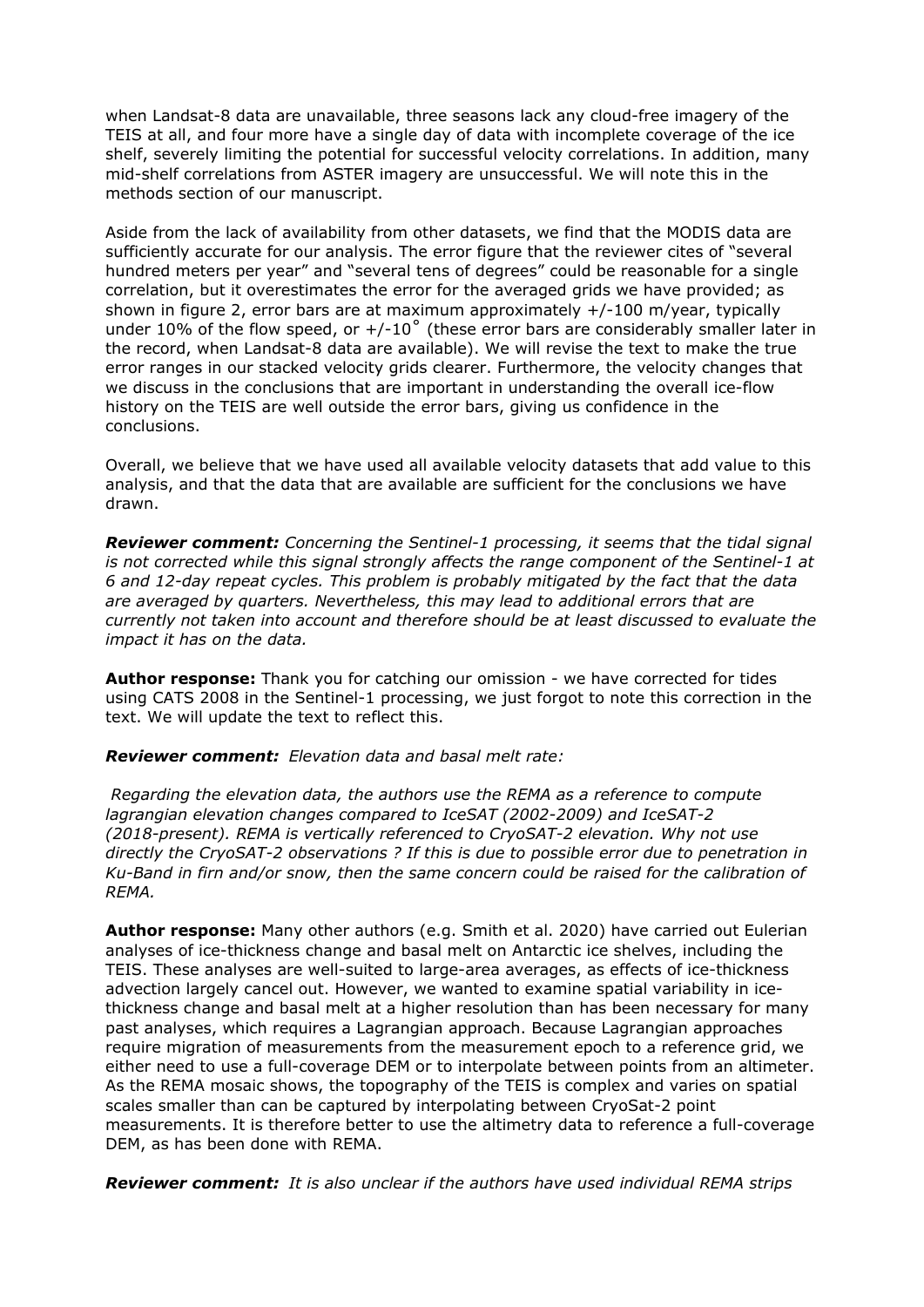*from GeoEye and Worldview acquired between in 2013 and 2014 and then referenced them to CryoSAT-2 themself, or if they used an already mosaicked REMA product where they have no real control on the quality of the results. I imagine that it is the latter because otherwise there would have been the possibility to correct for the tides which apparently was not done. Here several other questions are raised: (1) why not use the complete REMA archive which provides data over a longer period (2012 to 2018) than 2013-2014? It would be possible to calculate the displacement directly on the REMA DEMs which would allow to obtain almost perfect co-registration for the Lagrangian calculation (much better than using flow velocities obtained by other sensors). Obviously the vertical errors would remain high (+/- 6m) but that does not seem to be too much of an issue here.* 

**Author response:** While some REMA DEMs are available spanning the mentioned time period between 2012 and 2018, almost all the coverage in this area is available between 2014 and 2016. Even with the high rates of change on TEIS, the errors associated with differencing two REMA DEMs during this time period would be too high to obtain meaningful results. Two other barriers stand in the way of this sort of analysis: 1. Lagrangian analysis requires a reference grid with complete or near-complete coverage, so that there is data availability at any location a point migrates to. This would necessitate mosaicking available DEM strips, which is exactly what has been done with REMA; we have neither the computing power nor the expertise to do this mosaicking better than the original REMA authors, which is why we have used a single REMA mosaic tile. 2. We have shown that velocities on the shelf have changed significantly over time. With incomplete coverage from REMA strips, we would not be able to obtain annual velocity grids that capture these changes, instead having to rely on longer time-averages that would miss these changes and introduce larger errors into the Lagrangian analysis. Our annual velocity analysis is thus more suitable for Lagrangian calculations on the TEIS.

*Reviewer comment: (2) Why not use CryoSAT-2 directly, using these observations, there would also be the possibility to correct the tides which cannot be done in the REMA mosaic.* 

**Author response:** As noted above, a Lagrangian analysis requires a gridded dataset, and gridding of available CryoSat-2 data does not have the necessary resolution to capture the high spatial variability in TEIS topography.

*Reviewer comment: (3) As a complement, there might have been the possibility to obtain high resolution elevation data from TanDEM-X that would have been the perfect complement for this study.* 

**Author response:** As the reviewer notes, this is a great idea for a complementary study that could extend the work done here. However, it is well outside the scope of our methodology, and the conclusions we have drawn are well within the error bounds of our data, so this additional dataset is unnecessary in the current study.

*Reviewer comment: (4) Lidar data from Operation IceBridge probably exist during the studied period and would certainly provide constraints from REMA DEMs or add additional measurements to IceSAT. Why not include them ?*

**Author response:** As in the previous question, a complementary study could certainly decide to go in this direction, but it would add little to the analyses we have presented. IceBridge lidar data are sparse on the TEIS; the year with the most extensive data coverage is 2009, when 6 flight lines crossed the TEIS. All other years have even sparser coverage. Coverage that coincides with collection of REMA DEMs is far too sparse for effective vertical referencing. In addition, IceBridge data collection began after the ICESat era, which means that there is little to no separation in time between the available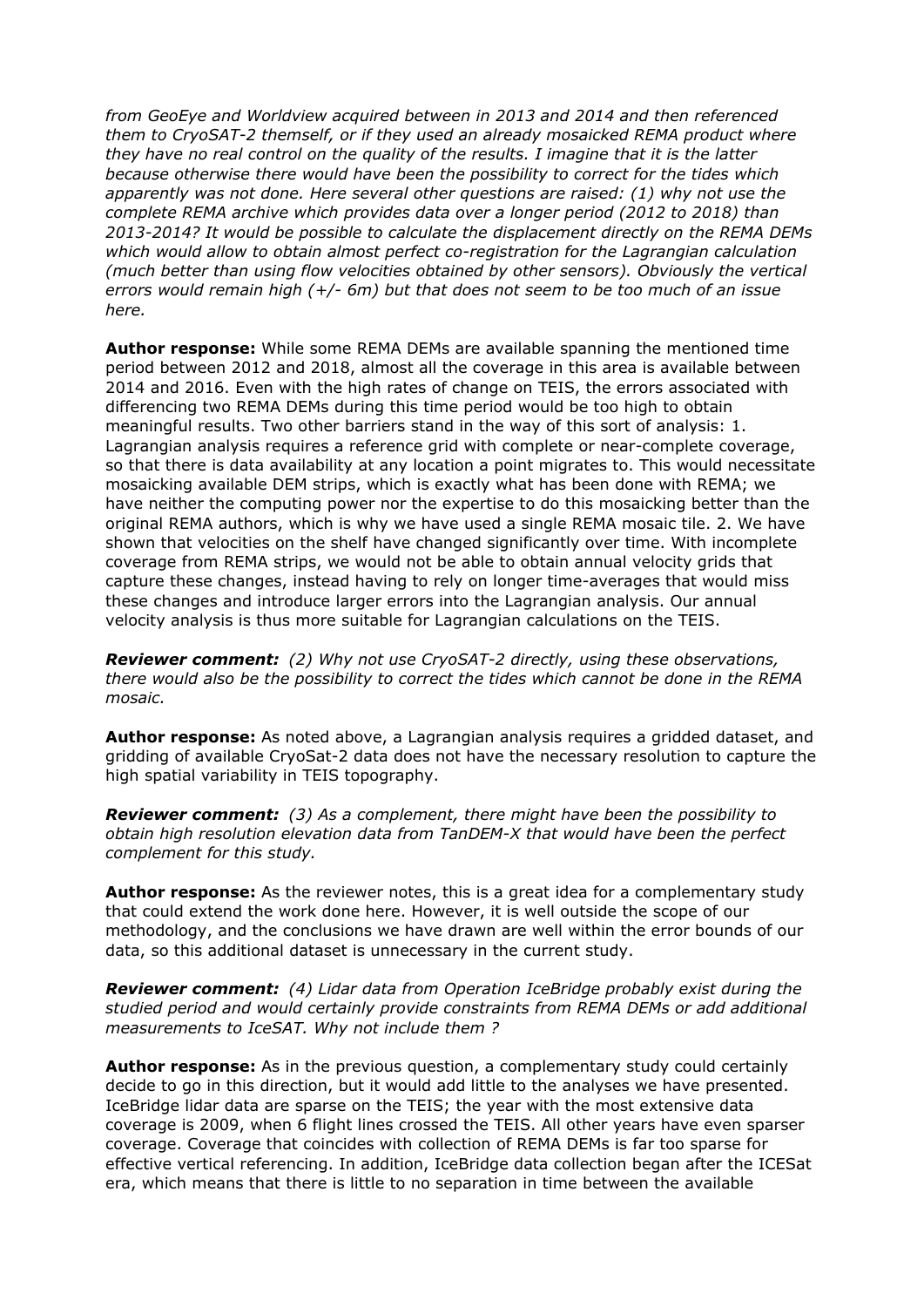IceBridge transects and REMA DEMs. With less vertical change over a shorter period of time, trends would not fall outside the error range. We believe the IceBridge data are extremely valuable for analyses of specific areas, and our team has a separate study in review that utilizes these data, but they add little to the large-scale analyses that are the subject of this study.

*Reviewer comment: If the authors seem to have done a good job in correcting for tides, taking into account the firn to convert elevation to ice thickness and surface mass balance in the melt rate calculation, it is unfortunate that these corrections are not shown as supplemental material of the paper as maps. In the same way, error maps could be shown to evaluate spatially the robustness of the different observations. I am also unsure if the evolution of firn air content over time is taken into account when calculating thickness changes.*

*The error calculation for the elevation changes and for the melt rate calculation remains also rather unclear. The errors for the firn and for the SMB are not provided. The error for elevation changes are estimated to be to the order of 1 m/yr, therefore the error on melt rate without the additional errors coming from firn, surface mass balance or flux divergence should be alone about 10 times larger (9.41 to be exact with the chosen density in seawater and ice) but surprisingly the authors found basal melt error lower than for the surface elevation changes. This needs to be clarified.*

**Author response:** Tide corrections are derived from the freely available CATS2008 model (https://www.esr.org/research/polar-tide-models/list-of-polar-tide-models/cats2008/), and maps of tidal variation can be readily created using this model. As the data were collected at many different times, it would be impractical to show all of these maps, even in supplementary information. The model used for firn air content and surface mass balance are at a very coarse spatial resolution, so a single average value is available for the TEIS; our error is therefore an area-averaged estimate for the TEIS, and showing this as a map would be uninformative. We have adjusted our analysis to include the firn-air content (FAC) generated from BedMachine, which takes into account spatial variability across the TEIS, and use the SNOWPACK model to estimate a spatially averaged variability over the time period of our study. This variability in time is used to make a an error estimate of 1 m for FAC, which we use in our error analysis for basal melt rates

Thank you for the very detailed reading of our manuscript; we inadvertently used the error associated with surface height change (dh/dt) rather than the error for ice thickness change (dH/dt) in our basal melt error analysis. We are happy to provide the detailed error calculations as supplementary information, and have attached a document to this post that shows this error analysis alongside a revised figure as suggested in the next comment. The correct basal melt error calculations are: 11.5 m/yr for REMA to ICESat-2, and 7.2 m/yr for ICESat to REMA. Note that, despite the high values attributable primarily to the uncertainty in REMA, the areas of high basal melt that we have noted in the text as important (particularly in the shear zone upstream of the pinning point) have basal melt rates in the range of 10-20 m/yr, with the highest values more than 50 m/yr, which is well outside of this error range, and does not call any of our conclusions into question. We also note that the consistency between the ICESat/REMA and REMA/ICESat-2 epochs suggests that error over most of the shelf is considerably lower than this estimate, although the sparse data from ICESat prevents a more robust analysis of this similarity.

*Reviewer comment: Figure 7 is not very appealing. The use of point shapefile to show changes in surface elevation and basal melt makes the graph quite messy and complicated to read. It would have made much more sense to create an interpolated and filtered spatial map from this point cloud. An evaluation of the total melt and a comparison with existing results would have been welcome. Melt rates are evaluated for two periods 2003-2013 and 2013-2020 with IceSAT and IceSAT-2, respectively. However I could not*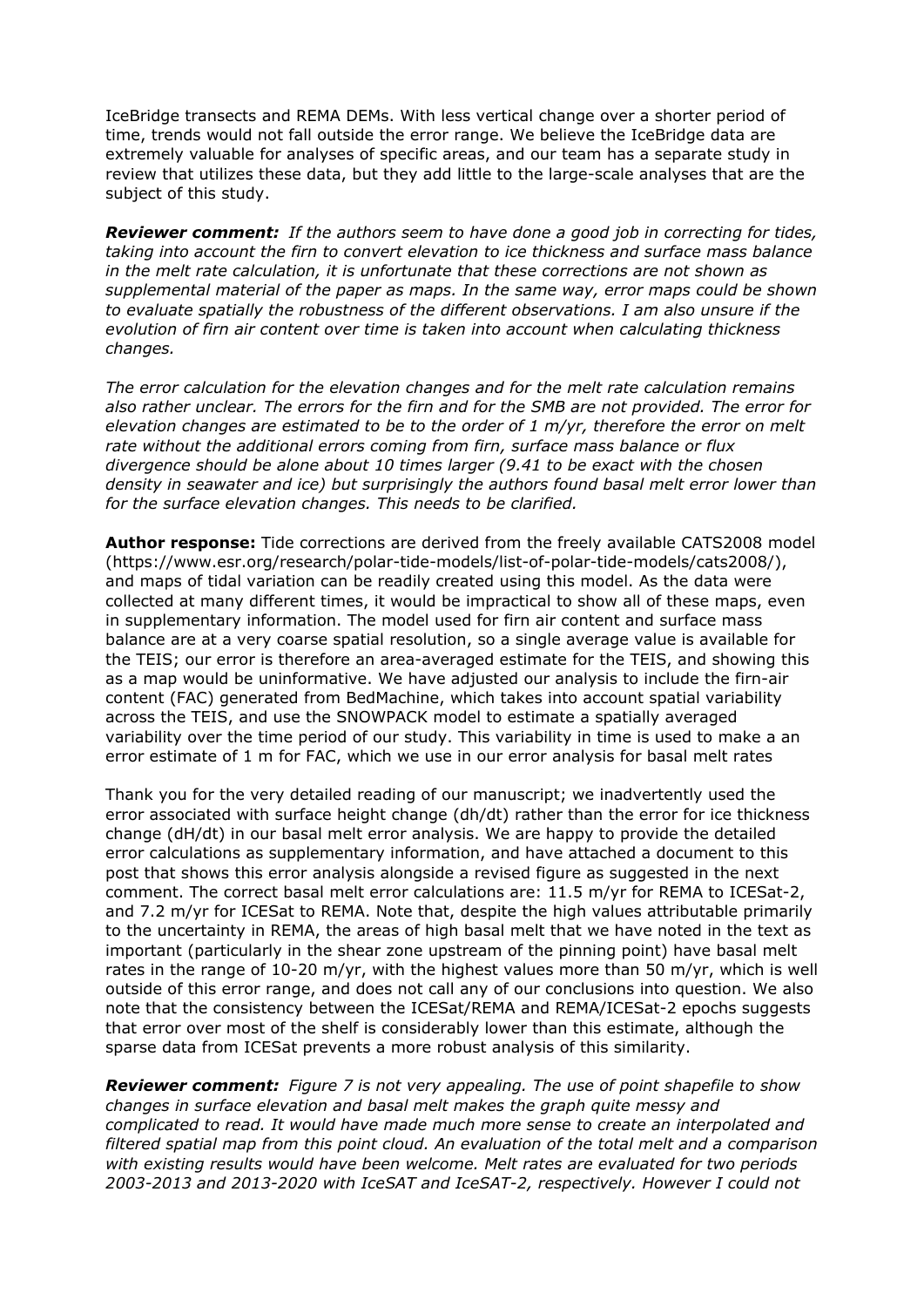## *find any analyses of potential changes in melt pattern or elevation changes. How much the basal melt has changed ? What are the implications of relative changes in thickness ?*

**Author response:** We agree with the reviewer that the point representation we have presented is not ideal. We had presented it in this way in order to have a consistent symbology between the ICESat and ICESat-2 data points. While we could create an interpolated and filtered spatial map of the ICESat-2 data with reasonable coverage of the ice shelf, a similar presentation of the ICESat data is not reasonable, as they are far too sparse for interpolation on an ice shelf with so much topographic variability. In our attached document, we have produced an alternative Figure 7 with the ICESat data appropriately left in a point representation and the ICESat-2 data gridded across the entire shelf.

Because the ICESat data are so sparse and variability in thinning and basal melt rates so high, in addition to relatively high error estimates, our opportunity for comparison is very limited and we can have very little confidence in generalized statements of regional patterns of change based on the available data. However, consistency between the datasets in a few key areas of high basal melt rates and thinning rates suggests persistent forcing on average over the last two decades. As explored in detail in our discussions, this has important implications for the weakening of already-weak areas of the ice shelf. A more detailed study focusing on melt rates and changes in melt rates would be valuable, but it is not the goal of the current study.

*Reviewer comment: A vertical cross-section along the flowlines would have proved useful to illustrate the melt rate and thickness changes along TEIS, especially close to the pinning point and the grounding line. Potentially this could have been compared with OIB radar flight lines directly measuring thickness at different dates. Overall, I think that the results and discussions about melt rate and thickness changes need to be more quantitative. Indeed, there is a crucial need to better model the interactions between the ocean and the glaciers in this region. By providing a more rigorous and quantitative analysis of melt patterns and evolution, the authors would provide an important input to a better understanding of the circulation of ice shelf cavities in the Amundsen Sea embayment.*

We have another paper in review (Wild et al., TCD) that uses OIB radar flight lines to look at changes near the grounding line and pinning point. While we agree that a more quantitative discussion of change would be useful to the community, we have done what is appropriate for the available data, and an analysis of melt patterns and pinning point evolution is not primary the goal of this paper.

## *Reviewer comment:*

# *Other specific comments:*

*Figure 1 shows the grounding line evolution from 2004 to 2017. It is again rather unclear why the authors have not used published datasets (NSIDC) that provide grounding line position since 1992. It would have appeared that the delimitation of the grounding of 2004 is not correct. Already in 1996, the InSAR grounding line was several kilometers further back in many places.*

**Author response:** The 2004 grounding line is the published grounding line as downloaded from NSIDC. The citation is provided in-text in the caption (Bindschadler et al. 2011) and as a full citation in the list of references. As our analysis begins in 2000, a 1996 grounding line would be less relevant to our paper.

*Reviewer comment: l597: The authors mentioned that Adrian Luckman analyzed*